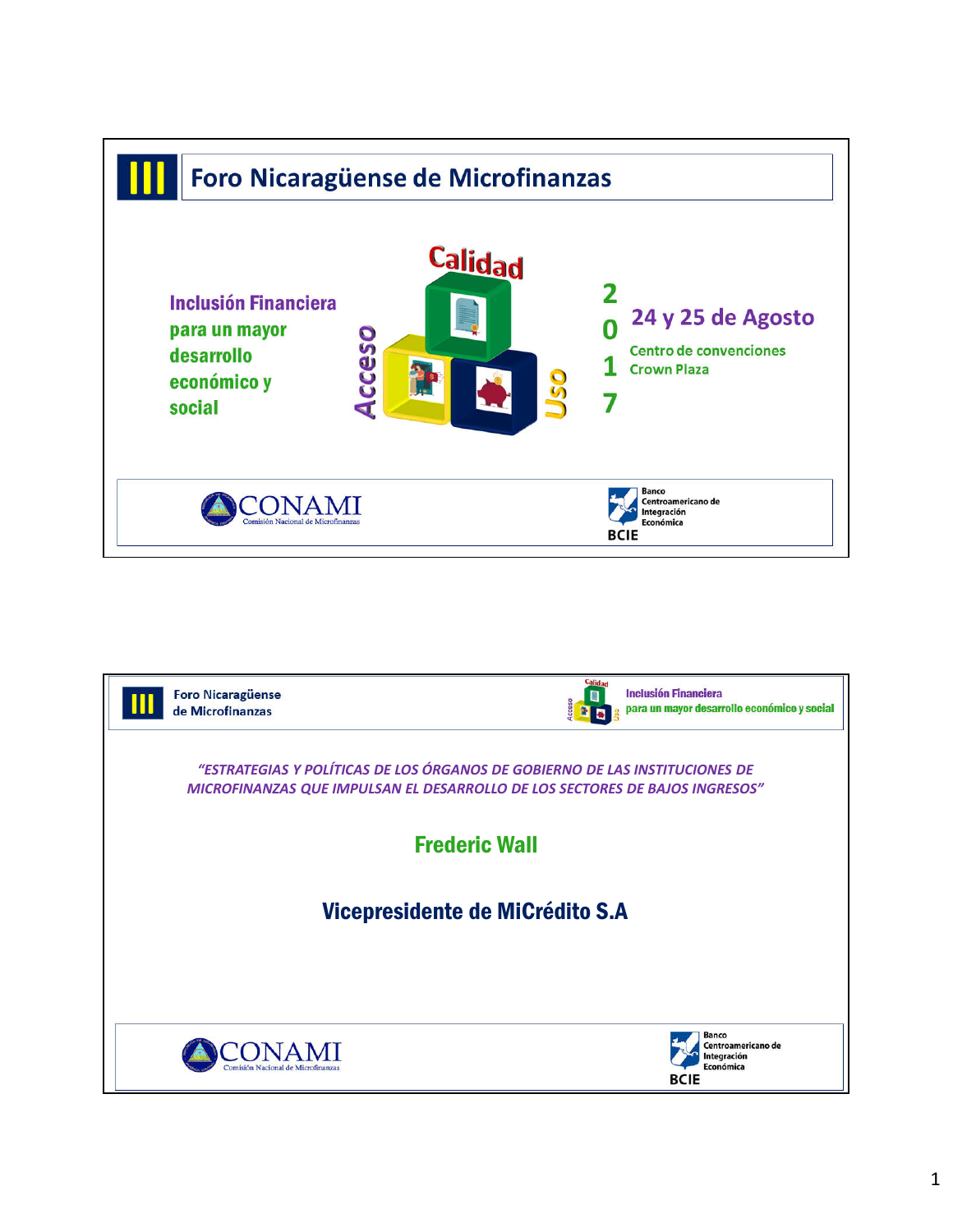

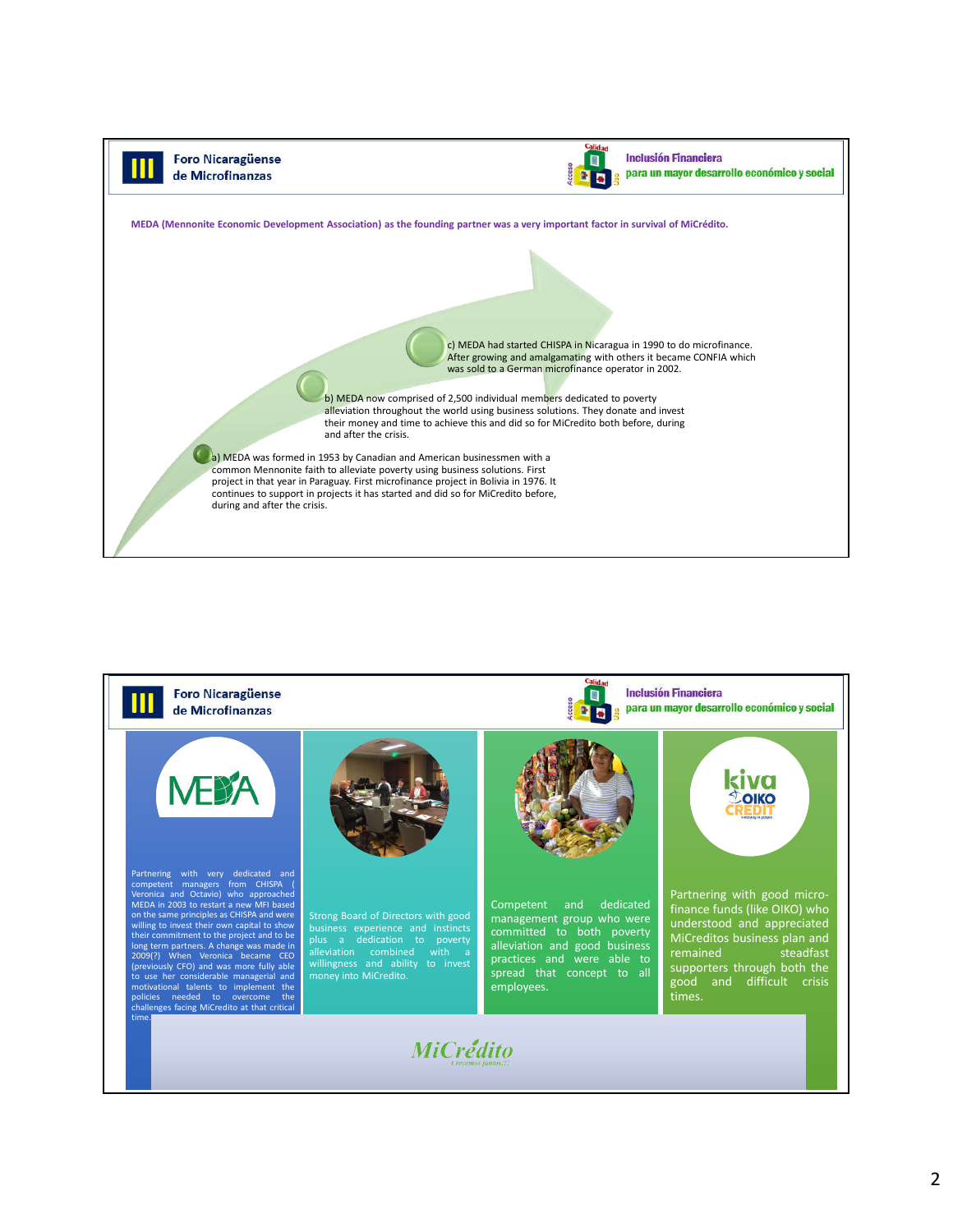



**Inclusión Financiera** para un mayor desarrollo económico y social

**Complete formal comprehensive policy and operational guidelines implemented to guide the activities of all staff members.**